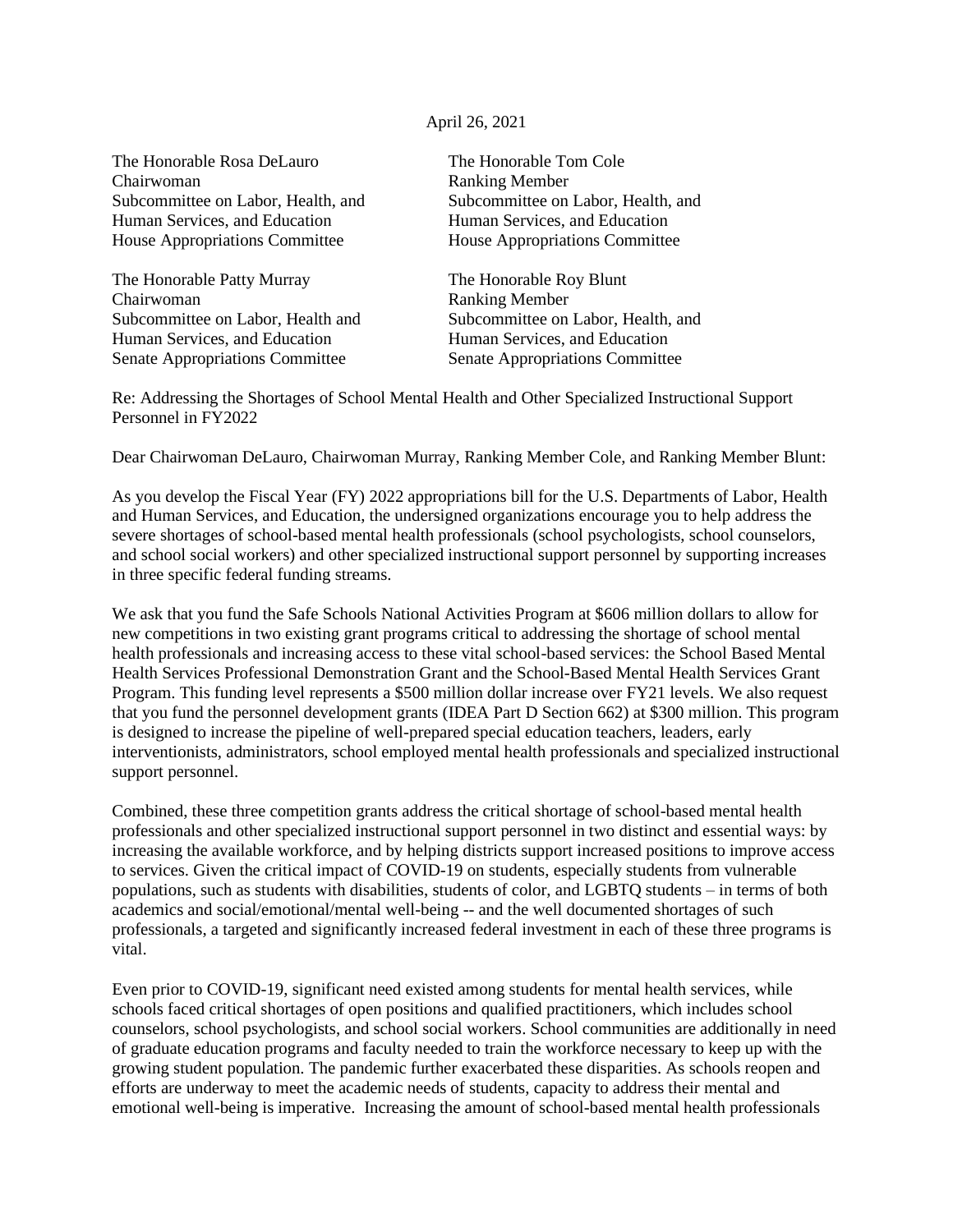will be critical to these efforts. One in five students will experience a mental and behavioral health concern and research shows that students are more likely to receive mental health supports if they are offered at school. The National Association of School Psychologists (NASP) recommends a ratio of one school psychologist per 500 students. The American School Counselor Association and the School Social Work Association of America recommend a ratio of 1:250; however national ratios for all professions are more than double what is recommended.

Comprehensive school mental and behavioral health service delivery systems promote wellness, resiliency, skill building, and self-advocacy skills. Adequate access to school-employed mental health professionals improves delivery and integration of school-wide programming to foster positive school climate, prevent violence, and balance physical and psychological safety. Without a highly qualified workforce of school-employed mental health professionals, schools lack the capacity to provide comprehensive social and emotional learning and mental, behavioral, and academic interventions and supports. Qualified school-employed mental health providers help identify students who may need more intensive services or those who require immediate intervention and provide coordination with community providers for specific students. Importantly, ongoing access to mental health services promotes school safety by helping to create a positive learning environment in which students feel connected to their school community.

In both FY19 and FY20, Congress directed the U.S. Department of Education (USED) to set aside up to \$10 million to development and implement a Mental Health Demonstration Grant to help improve the pipeline of school-based mental health providers to high need school districts. Recognizing the increased need for school-based mental health services, in FY20, Congress provided an additional \$10 million for a new competition which would provide awards to State Education Agencies (SEAs), Local Education Agencies (LEAs), or consortia of LEAs to increase the number of qualified, well-trained counselors, social workers, psychologists, or other mental health professionals that provide school-based mental health services to students. IDEA Sec 662 personnel development grants have been level-funded at \$38.63 million dollars for many years, despite increased need.

In order to support the increased need for comprehensive mental and behavioral health services, and the availability of school-based mental health professionals, it is necessary to continue to provide robust federal investments to help high needs districts recruit and retain well-trained, highly qualified mental health professionals. For these reasons, we urge Congress to fund the Safe Schools National Activities Program at \$606 million, with \$500 million specifically provided for new competitions in these critical grant programs, and to fund the IDEA personnel development grants at \$300 million.

Thank you for your consideration of this request. We look forward to working with you to make sure students in every community are supported to reach their maximum potential.

Sincerely,

## **National Organizations**

American Art Therapy Association American Association for Psychoanalysis in Clinical Social Work American Federation of School Administrators (AFSA) American Federation of Teachers American Music Therapy Association American Occupational Therapy Association American Physical Therapy Association American Psychological Association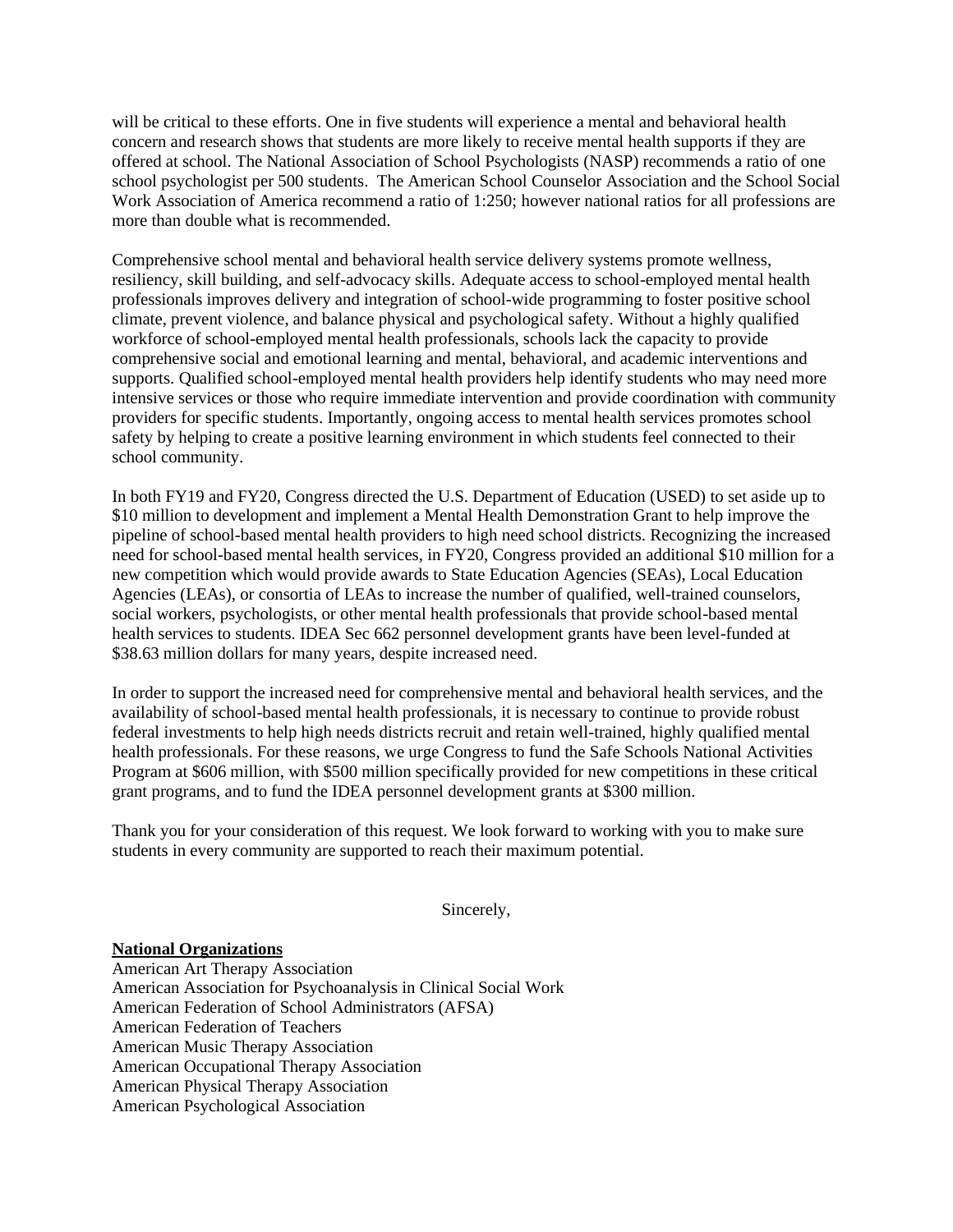American School Counselor Association Anxiety and Depression Association of America Association for Ambulatory Behavioral Healthcare Center for Law and Social Policy (CLASP) Children and Adults with Attention-Deficit/Hyperactivity Disorder (CHADD) Clinical Social Work Association Collaborative for Academic, Social and Emotional Learning (CASEL) Committee for Children Communities In Schools National Office Confederation of Independent Psychoanalytic Societies Council for Exceptional Children Council for Exceptional Children-Division for Research Council of Administrators of Special Education Council of Parent Attorneys and Advocates Depression and Bipolar Support Alliance Division for Early Childhood of the Council for Exceptional Children (DEC) Division of Culturally and Linguistically Diverse Exceptional Learners, CEC Eating Disorders Coalition for Research, Policy & Action Futures Without Violence Global Alliance for Behavioral Health & Social Justice GLSEN Higher Education Consortium for Special Education Mental Health America NACBHDD and NARMH National Alliance on Mental Illness National Association for Behavioral Intervention and Threat Assessment - NABITA National Association for Children's Behavioral Health National Association of Elementary School Principals National Association of Pediatric Nurse Practitioners National Association of School Nurses National Association of School Psychologists National Association of Secondary School Principals National Association of Social Workers National Association of State Directors of Special Education (NASDSE) National League for Nursing National PTA National Summer Learning Association (NSLA) National Youth Leadership Council RI International, Inc. Sandy Hook Promise School-Based Health Alliance School Social Work Association of America Teach For America Teacher Education Division of the Council for Exceptional Children The American Counseling Association The Jed Foundation The National Alliance to Advance Adolescent Health TransFamily Support Services

## **State Organizations**

Alabama Association of Elementary School Administrators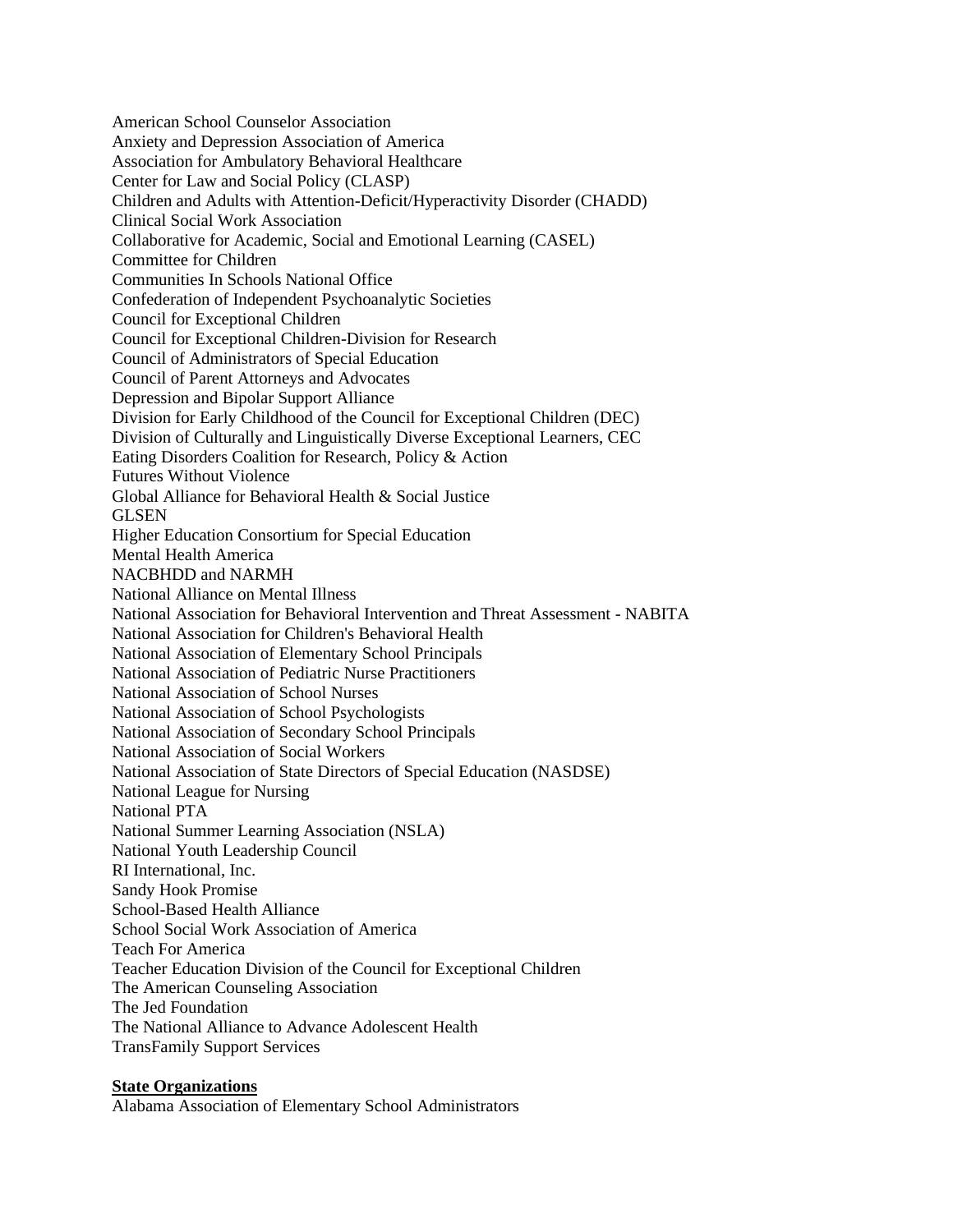Alabama Association of School Psychologists Alabama Association of Secondary School Principals Alabama PTA Alabama School Counselor Association Arizona Association of School Psychologists (AASP) Arkansas School Psychology Association Association of California School Administrators Association of School Psychologists of Pennsylvania Association of Washington School Principals Association of Wisconsin School Administrators California Association of School Counselors California Association of School Psychologists Colorado School Social Work Association Colorado Society of School Psychologists (CSSP) Connecticut Association of School Psychologists Connecticut School Counselor Association Council for Exceptional Children Council for Leaders in Alabama Schools (CLAS) Delaware Association of School Psychologists (DASP) Delaware PTA Elk Grove Regional Association of School Psychologists Florida Association of School Psychologists Florida PTA Florida School Counselor Association Hawai`i Association of School Psychologists Hawaii School Counselor Association Idaho School Counselor Association Idaho School Psychologist Association Illinois Alliance of Administrators of Special Education (IAASE) Illinois Principals Association Illinois School Counselor Association Illinois School Psychologists Association Indiana Association of School Psychologists Indiana PTA Kansas PTA Kentucky Association for Psychology in the Schools Kentucky Council for Exceptional Children Lone Star State School Counselor Association Louisiana School Counseling Association Louisiana School Psychological Association Maine Association of School Psychologists Maine Principals' Association Maine School Counselor Association Massachusetts PTA Massachusetts School Administrators Association Massachusetts School Psychologists Association Michigan Association of School Psychologists Michigan Council for Exceptional Children Michigan PTA Michigan School Counselor Association Minnesota PTA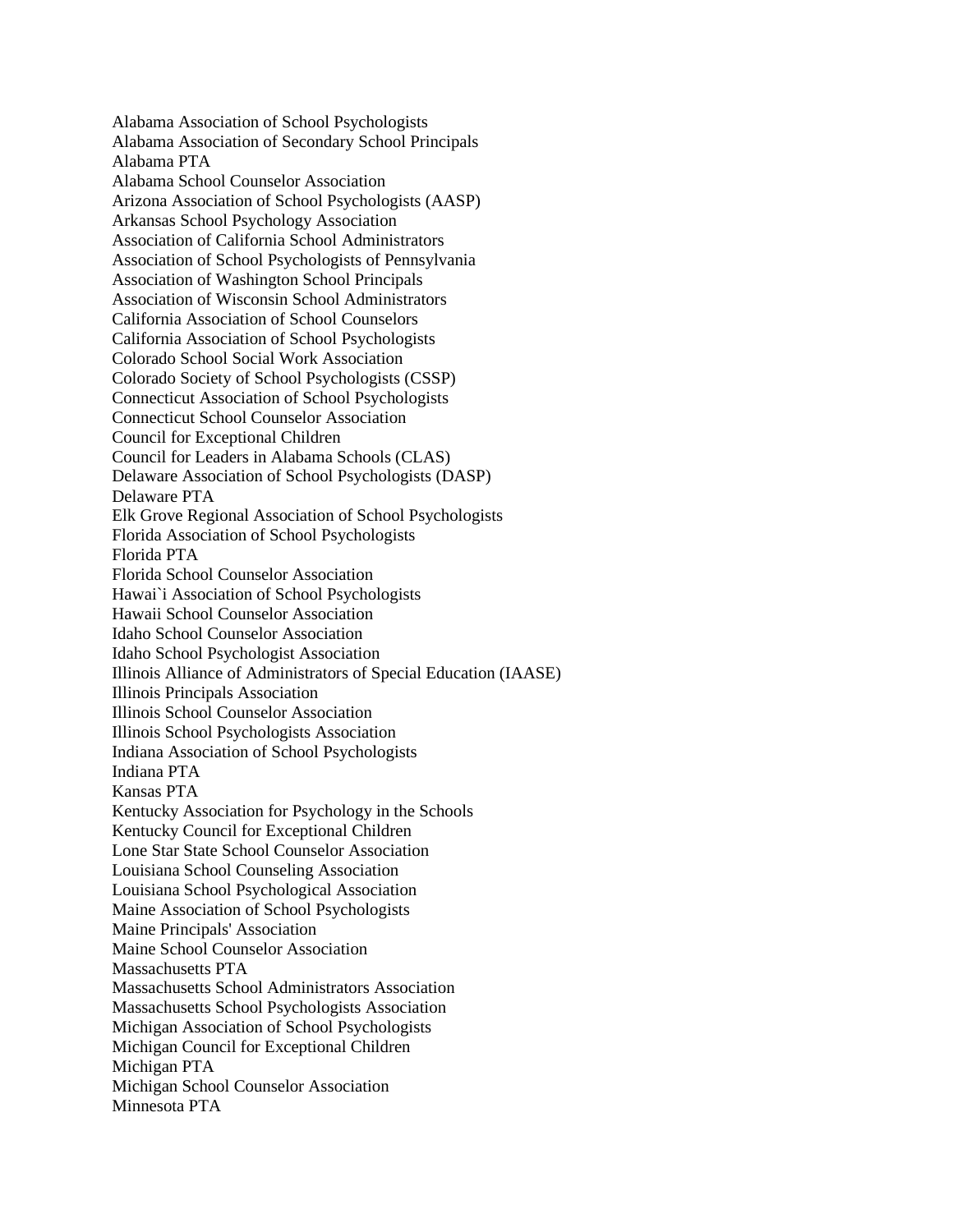Minnesota School Counselor Association Mississippi Association of Psychology in the Schools Missouri Association of School Psychologists Missouri Association of Secondary School Principals Missouri PTA Missouri School Counselor Association Montana Association of School Psychologists Montana School Counselor Association Nebraska School Psychologists Association Nevada PTA New Hampshire Directors of School Counseling New Hampshire School Counselors Association New Jersey Association of School Psychologists New Jersey School Counselor Association, Inc. New Mexico PTA New York State Council for Exceptional Children New York State School Counselor Association NH Association of School Psychologists NJ Principals and Supervisors Association NJPTA North Carolina School Counselor Association North Dakota Association of School Psychologists North Dakota PTA NYASP NYS PTA Office of Superintendent of Public Instruction, Washington State Ohio PTA Ohio School Counselor Association Ohio School Psychologists Association Oklahoma School Psychological Association Oregon PTA Palmetto State School Counselor Association (PSSCA) Pennsylvania Congress of Parents Teachers Association (PTA) Pennsylvania School Counselors Association Ramapo College Rhode Island School Counselor Association School Nurse Organization of Washington South Carolina Association of School Psychologists South Dakota Association of School Psychologists Tennessee Association of School Psychologists (TASP) Texas Association of School Psychologists US Virgin Islands Congress of PTSA Utah Association of School Psychologists (UASP) Utah PTA Vermont Principals' Association Vermont School Counselor Association Virginia Academy of School Psychologists Virginia Congress of Parents and Teachers Association Washington Association of School Social Workers Washington State Association of School Psychologists Washington State PTA